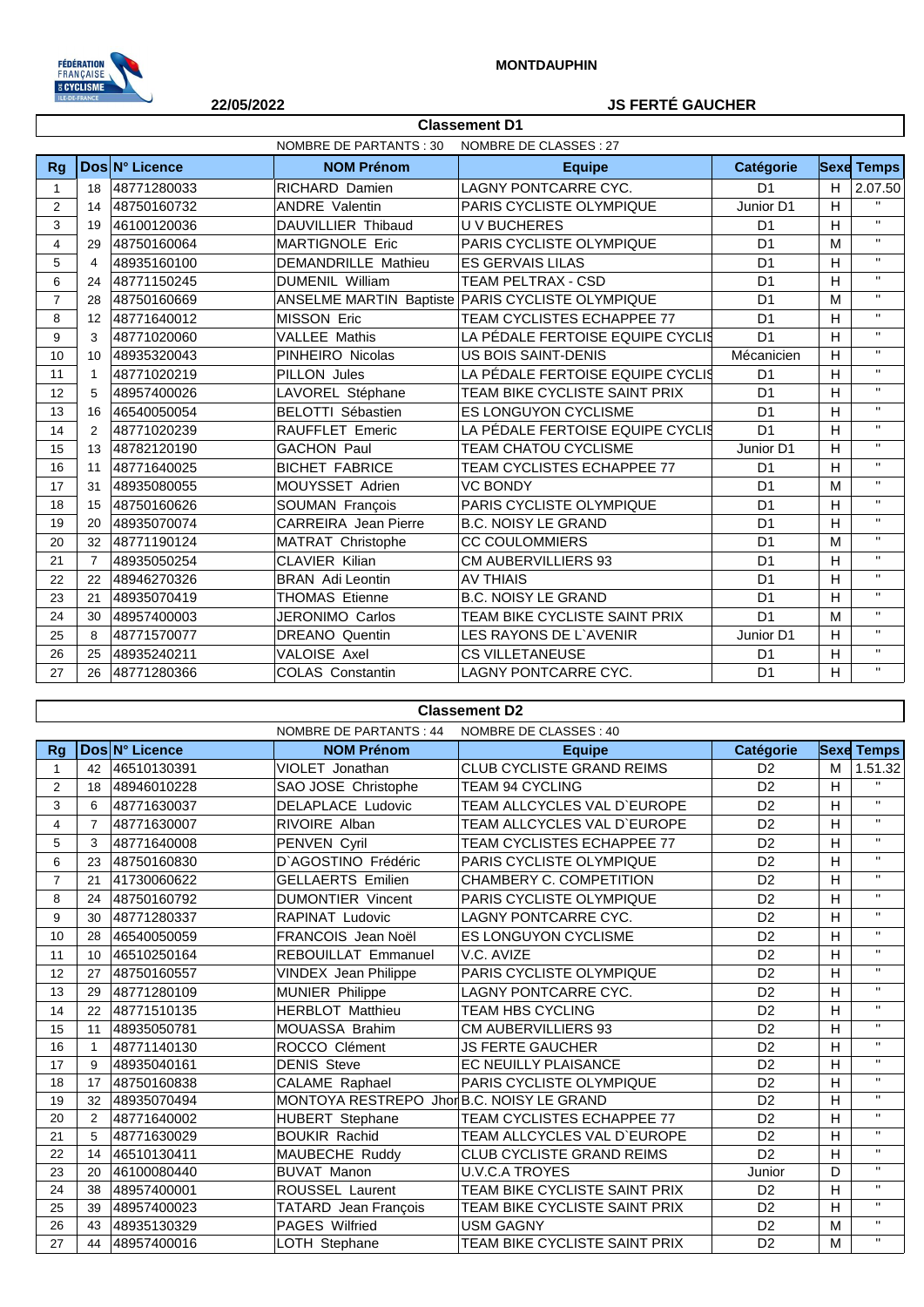| 28 | 33              | 41731430550 | MALAUSSENA Florian        | LA MOTTE SERVOLEX CYCLISM        | D <sub>2</sub> | H. | $\mathbf{H}$ |
|----|-----------------|-------------|---------------------------|----------------------------------|----------------|----|--------------|
| 29 | 12 <sup>°</sup> | 48935050784 | <b>WINTZ</b> Damien       | <b>CM AUBERVILLIERS 93</b>       | D <sub>2</sub> | H. | $\mathbf{H}$ |
| 30 | 15              | 46510130483 | MONJOU Thibault           | <b>CLUB CYCLISTE GRAND REIMS</b> | D <sub>2</sub> |    | $\mathbf{H}$ |
| 31 | 13              | 48957140210 | <b>SANCHEZ Gilles</b>     | PARISIS A.C. 95                  | D <sub>2</sub> | H  | $\mathbf{H}$ |
| 32 | 19              | 48924010334 | LENVOISE Loïc             | <b>CSM PUTEAUX</b>               | D <sub>2</sub> | H  | $\mathbf{H}$ |
| 33 | 45              | CJ          | <b>MALAUSSENA Quentin</b> | CJ                               | D <sub>2</sub> | м  | $\mathbf{H}$ |
| 34 | 34              | 48771020241 | <b>LAVENANT Pascal</b>    | LA PÉDALE FERTOISE EQUIPE CYCLIS | D <sub>2</sub> | H  | $\mathbf{H}$ |
| 35 | 8               | 48935040160 | <b>DENIS Kevin</b>        | EC NEUILLY PLAISANCE             | D <sub>2</sub> | H  | $\mathbf{H}$ |
| 36 | 41              | 47020530049 | <b>AUBRY Antoine</b>      | VC CHATEAU THIERRY METROPOLE     | D <sub>2</sub> | H  | $\mathbf{H}$ |
| 37 | 36              | 48935190046 | <b>GUARY Eddy</b>         | <b>SE PAVILLONNAIS</b>           | D <sub>2</sub> | H  | $\mathbf{H}$ |
| 38 | 16              | 46510130500 | <b>VENUTI Vittorio</b>    | <b>CLUB CYCLISTE GRAND REIMS</b> | D <sub>2</sub> | H  | $\mathbf{H}$ |
| 39 | 26              | 48750160798 | TROUVÉ Yannick            | <b>PARIS CYCLISTE OLYMPIQUE</b>  | D <sub>2</sub> | H  | $\mathbf{H}$ |
| 40 | 40              | 48771150151 | <b>WETZSTEIN Laurent</b>  | TEAM PELTRAX - CSD               | D <sub>2</sub> | H. | $\mathbf{H}$ |

| <b>Classement D3</b>    |                                                   |                |                           |                                                   |                 |                |                         |  |  |  |
|-------------------------|---------------------------------------------------|----------------|---------------------------|---------------------------------------------------|-----------------|----------------|-------------------------|--|--|--|
|                         | NOMBRE DE PARTANTS : 40<br>NOMBRE DE CLASSES : 39 |                |                           |                                                   |                 |                |                         |  |  |  |
| Rq                      |                                                   | Dos N° Licence | <b>NOM Prénom</b>         | <b>Equipe</b>                                     | Catégorie       |                | <b>Sexe Temps</b>       |  |  |  |
| $\mathbf{1}$            | 28                                                | 48771190161    | RAOULT Yann               | <b>CC COULOMMIERS</b>                             | D <sub>3</sub>  | H              | 1.36.13                 |  |  |  |
| $\overline{c}$          | 33                                                | 48750160727    | PIEDELOUP Fabien          | PARIS CYCLISTE OLYMPIQUE                          | $\overline{D3}$ | $\overline{H}$ |                         |  |  |  |
| 3                       | 11                                                | 47020970046    | LETE Frédéric             | <b>EC CHATEAU THIERRY</b>                         | D <sub>4</sub>  | H              | $\overline{u}$          |  |  |  |
| $\overline{\mathbf{4}}$ | 35                                                | 47020530009    | <b>VAN NIMMEN Romuald</b> | VC CHATEAU THIERRY METROPOLE                      | $\overline{D3}$ | $\overline{H}$ | $\overline{u}$          |  |  |  |
| 5                       | 25                                                | 48935330047    | <b>LEMAITRE Laurent</b>   | <b>ES STAINS-CYCLISME</b>                         | $\overline{D3}$ | H              | $\overline{u}$          |  |  |  |
| 6                       | 18                                                | 48771080142    | <b>BENICHON Gilles</b>    | AS CHELLES                                        | $\overline{D3}$ | $\overline{H}$ | $\overline{\mathbf{u}}$ |  |  |  |
| $\overline{7}$          | 3                                                 | 48771020252    | <b>BARTLET Frédéric</b>   | LA PÉDALE FERTOISE EQUIPE CYCLIS                  | D <sub>3</sub>  | $\overline{H}$ | $\overline{\mathbf{u}}$ |  |  |  |
| 8                       | 16                                                | 48935130115    | <b>SEGUIN Philippe</b>    | <b>USM GAGNY</b>                                  | $\overline{D3}$ | $\overline{H}$ | $\overline{u}$          |  |  |  |
| 9                       | 30                                                | 48771630038    | ARROYO Luis               | TEAM ALLCYCLES VAL D'EUROPE                       | D <sub>3</sub>  | H              | $\overline{\mathbf{u}}$ |  |  |  |
| 10                      | 23                                                | 48771520070    | <b>LEMEY Eric</b>         | <b>TEAM CYCLISTE BUSSY</b>                        | D <sub>3</sub>  | $\overline{H}$ | $\mathbf H$             |  |  |  |
| 11                      | 8                                                 | 48946150063    | <b>BOLOT Thomas</b>       | <b>VC VINCENNES</b>                               | D <sub>3</sub>  | $\overline{H}$ | $\overline{u}$          |  |  |  |
| 12                      | 36                                                | 48935100113    | <b>CONGY Philippe</b>     | <b>VCA DU BOURGET</b>                             | D <sub>3</sub>  | $\overline{H}$ | $\overline{u}$          |  |  |  |
| 13                      | 15                                                | 48935130324    | <b>MARTORELL Laurent</b>  | <b>USM GAGNY</b>                                  | D <sub>3</sub>  | H              | $\overline{u}$          |  |  |  |
| 14                      | 5                                                 | 48771020285    | <b>HORNN</b> Jean Pierre  | LA PÉDALE FERTOISE EQUIPE CYCLIS                  | $\overline{D3}$ | $\overline{H}$ | $\overline{u}$          |  |  |  |
| 15                      | 14                                                | 48935130328    | <b>JAMBON Pascal</b>      | <b>USM GAGNY</b>                                  | $\overline{D3}$ | $\overline{H}$ | $\overline{\mathbf{u}}$ |  |  |  |
| 16                      | 19                                                | 48771080123    | LEBRUN Stéphane           | <b>AS CHELLES</b>                                 | $\overline{D4}$ | $\overline{H}$ | $\overline{\mathbf{u}}$ |  |  |  |
| 17                      | 20                                                | 48771080009    | OILLIC Erwan              | <b>AS CHELLES</b>                                 | D <sub>3</sub>  | H              | π                       |  |  |  |
| 18                      | 37                                                | 48935100165    | UHL Jérôme                | <b>VCA DU BOURGET</b>                             | $\overline{D3}$ | $\overline{H}$ | $\overline{u}$          |  |  |  |
| 19                      | 38                                                | 48771430060    | <b>DELRIEU Benoit</b>     | <b>VELO CLUB DE TORCY</b>                         | $\overline{D3}$ | $\overline{H}$ | $\overline{\mathbf{u}}$ |  |  |  |
| 20                      | 39                                                | 48935190019    | <b>BARON Pascal</b>       | SE PAVILLONNAIS                                   | D <sub>3</sub>  | $\overline{H}$ | $\overline{\mathbf{u}}$ |  |  |  |
| 21                      | 41                                                | 48771150124    | DE OLIVEIRA Carlos        | TEAM PELTRAX - CSD                                | D <sub>3</sub>  | H              | $\mathbf{H}$            |  |  |  |
| 22                      | 2                                                 | 48771140048    | MAGE Frédéric             | <b>JS FERTE GAUCHER</b>                           | D <sub>3</sub>  | $\overline{H}$ | $\overline{u}$          |  |  |  |
| 23                      | 10 <sup>°</sup>                                   | 47020970645    | <b>LESNE Eric</b>         | EC CHATEAU THIERRY                                | $\overline{D3}$ | $\overline{H}$ | $\overline{\mathbf{u}}$ |  |  |  |
| 24                      | $\mathbf{1}$                                      | 48771140057    | JADAUT Yann               | <b>JS FERTE GAUCHER</b>                           | $\overline{D3}$ | H              | π                       |  |  |  |
| 25                      | $\overline{4}$                                    | 48771020245    | DOUCET Michel             | LA PÉDALE FERTOISE EQUIPE CYCLIS Arbitre Régional |                 | H              | $\mathbf{H}$            |  |  |  |
| 26                      | 21                                                | 48771080005    | <b>TAIEB Franck</b>       | <b>AS CHELLES</b>                                 | D <sub>3</sub>  | $\overline{H}$ | $\overline{u}$          |  |  |  |
| 27                      | 17                                                | 48750240225    | <b>RENAIS Rodolphe</b>    | <b>US METRO TRANSPORTS</b>                        | $\overline{D3}$ | $\overline{H}$ | $\overline{\mathbf{u}}$ |  |  |  |
| 28                      | 34                                                | 47020530044    | <b>AULAGNON Nicolas</b>   | VC CHATEAU THIERRY METROPOLE                      | $\overline{D3}$ | $\overline{H}$ | $\overline{u}$          |  |  |  |
| 29                      | 43                                                | 48782160030    | <b>MILLET FREDERIC</b>    | EC VELIZY 78                                      | $\overline{D3}$ | $\overline{M}$ | π                       |  |  |  |
| 30                      | 27                                                | 48771190014    | <b>GUERIN Guillaume</b>   | <b>CC COULOMMIERS</b>                             | D <sub>3</sub>  | H              | $\mathbf{H}$            |  |  |  |
| 31                      | 40                                                | 48935190050    | VANDERHAEGEN Pascal       | <b>SE PAVILLONNAIS</b>                            | D <sub>3</sub>  | $\overline{H}$ | $\overline{\mathbf{u}}$ |  |  |  |
| 32                      | 29                                                | 48771190158    | <b>USEL Thierry</b>       | <b>CC COULOMMIERS</b>                             | D <sub>3</sub>  | H              | $\mathbf{H}$            |  |  |  |
| 33                      | $\overline{7}$                                    | 48771020099    | PRUVOST Sébastien         | LA PÉDALE FERTOISE EQUIPE CYCLIS                  | D <sub>3</sub>  | H              | $\mathbf{H}$            |  |  |  |
| 34                      | 26                                                | 48771190026    | <b>GAUTHE Fabien</b>      | <b>CC COULOMMIERS</b>                             | $\overline{D3}$ | $\overline{H}$ | $\overline{u}$          |  |  |  |
| 35                      | 13                                                | 48935130192    | <b>GAULTIER Laurent</b>   | <b>USM GAGNY</b>                                  | $\overline{D3}$ | $\overline{H}$ | $\overline{u}$          |  |  |  |
| 36                      | 31                                                | 48771630031    | LEFORT Christophe         | TEAM ALLCYCLES VAL D'EUROPE                       | $\overline{D3}$ | $\overline{H}$ | $\overline{\mathbf{u}}$ |  |  |  |
| $\overline{37}$         | 32                                                | 48771040252    | <b>BOULVEN Lionel</b>     | PEDALE COMBS LA VILLAISE                          | D <sub>3</sub>  | $\overline{H}$ | π                       |  |  |  |
| 38                      | 24                                                | 48771520074    | ZANN Jean Yves            | <b>TEAM CYCLISTE BUSSY</b>                        | $\overline{D3}$ | $\overline{H}$ | $\overline{\mathbf{u}}$ |  |  |  |
| 39                      | 22                                                | 48771570082    | <b>JASEK Grégory</b>      | LES RAYONS DE L'AVENIR                            | $\overline{D3}$ | $\overline{H}$ | $\overline{\mathbf{u}}$ |  |  |  |

## **Classement D4**

|    |    |                | NOMBRE DE PARTANTS : 49      | NOMBRE DE CLASSES : 49      |                |   |                   |
|----|----|----------------|------------------------------|-----------------------------|----------------|---|-------------------|
| Rg |    | Dos N° Licence | <b>NOM Prénom</b>            | <b>Equipe</b>               | Catégorie      |   | <b>Sexe Temps</b> |
|    | 44 | 48935040095    | DESESQUELLE William          | <b>EC NEUILLY PLAISANCE</b> | D4             | м | 1.18.50           |
|    | 20 | 48782160023    | <b>RICHEFORT</b> Jean Michel | <b>IEC VELIZY 78</b>        | D4             | Н | $\mathbf{H}$      |
|    | 41 | 48935190047    | VAN VETTEREN Thierry         | <b>SE PAVILLONNAIS</b>      | D4             | Н | $\mathbf{H}$      |
|    | 27 | 48771080057    | <b>HUET Laurent</b>          | AS CHELLES                  | D4             | н | $\mathbf{H}$      |
|    | 30 | 47020650044    | <b>BRODIN FREDERIC</b>       | LA CHERIZIENNE CHAUNY       | D4             | н | $\mathbf{H}$      |
| 6  |    | 48935040148    | <b>LEGENTIL Serge</b>        | <b>EC NEUILLY PLAISANCE</b> | D <sub>4</sub> | н | $\mathbf{H}$      |
|    | 54 | ICJ            | NATHAN Alain                 | CJ                          | D4             |   | $\mathbf{H}$      |
| 8  |    | 48935040157    | <b>BLANCO Angelo</b>         | EC NEUILLY PLAISANCE        | D4             | Н | $\mathbf{H}$      |
|    | 23 | 48935230006    | <b>DEWILDE Philippe</b>      | <b>EC NOISEENNE</b>         | D4             | н | $\mathbf{H}$      |